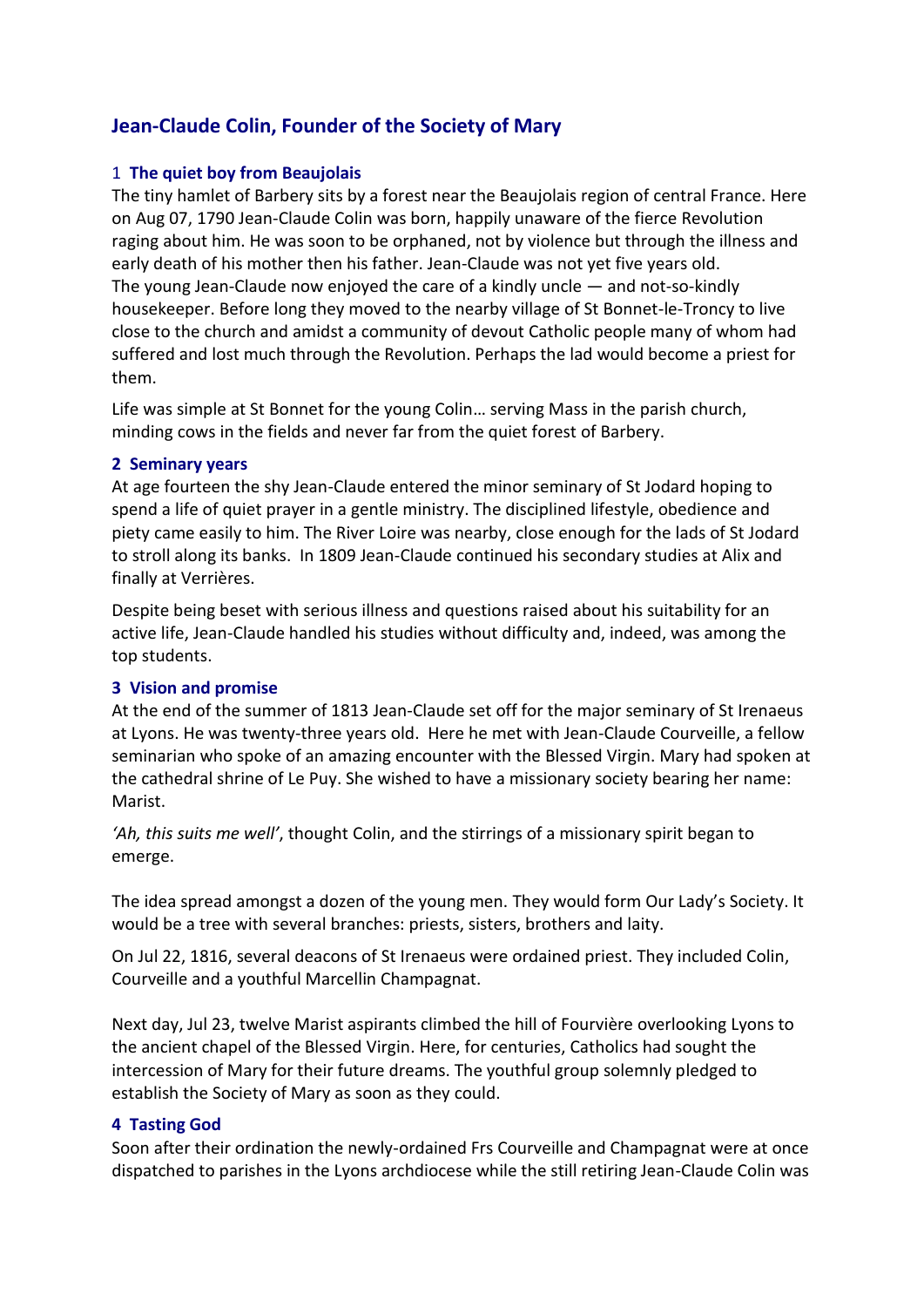sent to the parish of his older brother, Fr Pierre Colin, in the village of Cerdon, nestling high in the Bugey mountains in the newly-restored diocese of Belley.

As the months went by Jean-Claude Colin began to ponder the Marist project more and more. The winemaking families of Cerdon became his first flock amongst whom he could work in the spirit of Mary.

Who would lead this adventurous project? The outgoing and flamboyant Courveille? Industrious and down-to-earth Champagnat? Or the shy curate of Cerdon?

Colin began to take some important initiatives, firstly in beginning to draw up a rule of life for the Marists-to-be and then to make a visit to Paris and the apostolic nuncio of the time, exploring approval for the project.

The Colin brothers then invited two young women to come to Cerdon to begin the Sister's branch of the Marist group. One was to become its foundress: Jeanne-Marie Chavoin.

Meanwhile Fr Champagnat was establishing the Brothers' branch in his first parish of La Valla. Always he saw Jean-Claude Colin as the leader of the Marist project. And indeed Fr Colin's Cerdon years had seen him grow into a resolute fighter for the Marist cause.

#### **5 The Society of Mary begins**

Sharing the Marist dream with his local bishop Colin met with opposition and ridicule. *'If you want to be missionaries,'* said the bishop, *'then start here in the villages of Bugey*.'

So Fr Colin did just that. On Oct 29, 1824 the Colin brothers were joined by another of the Fourvière twelve, Etienne Declas. They would form teams to renew the Revolution-torn parishes in the mountains of the diocese. Pierre Colin wrote immediately to the bishop: *'Today the little Society of Mary begins!'*

The Marist group was soon asked to take over the bishop's secondary school at Belley and the Marist Fathers entered the world of education. Fr Colin soon provided his fellow teachers with firm, gentle guidelines which were to inspire later generations of Marist educators.

#### **6 The Bugey missions**

The mountainous region of Bugey is part of the great massif separating France from Switzerland. Its many rural parishioners had been ill-treated by the French Revolution. Many parish priests had been killed or exiled by the revolutionaries while others remained disheartened and ineffective. It was to these remote communities that the pioneer Marist missionaries were sent to restore faith and hope and to bring the mercy of God to a neglected people.

The Marist missions were possible only during the harsh months of the Bugey winters when farmers and their stock were housebound. Fr Colin and his confreres were often housed in deserted, run-down presbyteries and preached their missions in unheated churches. In such conditions Fr Colin was to say *'never was life so difficult, yet never were we happier.*'

## **7 Rome and 'to whatever distant shore'**

In 1830 Fr Colin was elected 'central superior' of the Marist groups of Lyon and Belley. In early 1833 Fr Colin made the first of five journeys to Rome to plead for approval of the Marist project and its later development. At first the curial authorities said *'No... a multibranched society with one superior of priests, religious and lay alike. Monstrous!*'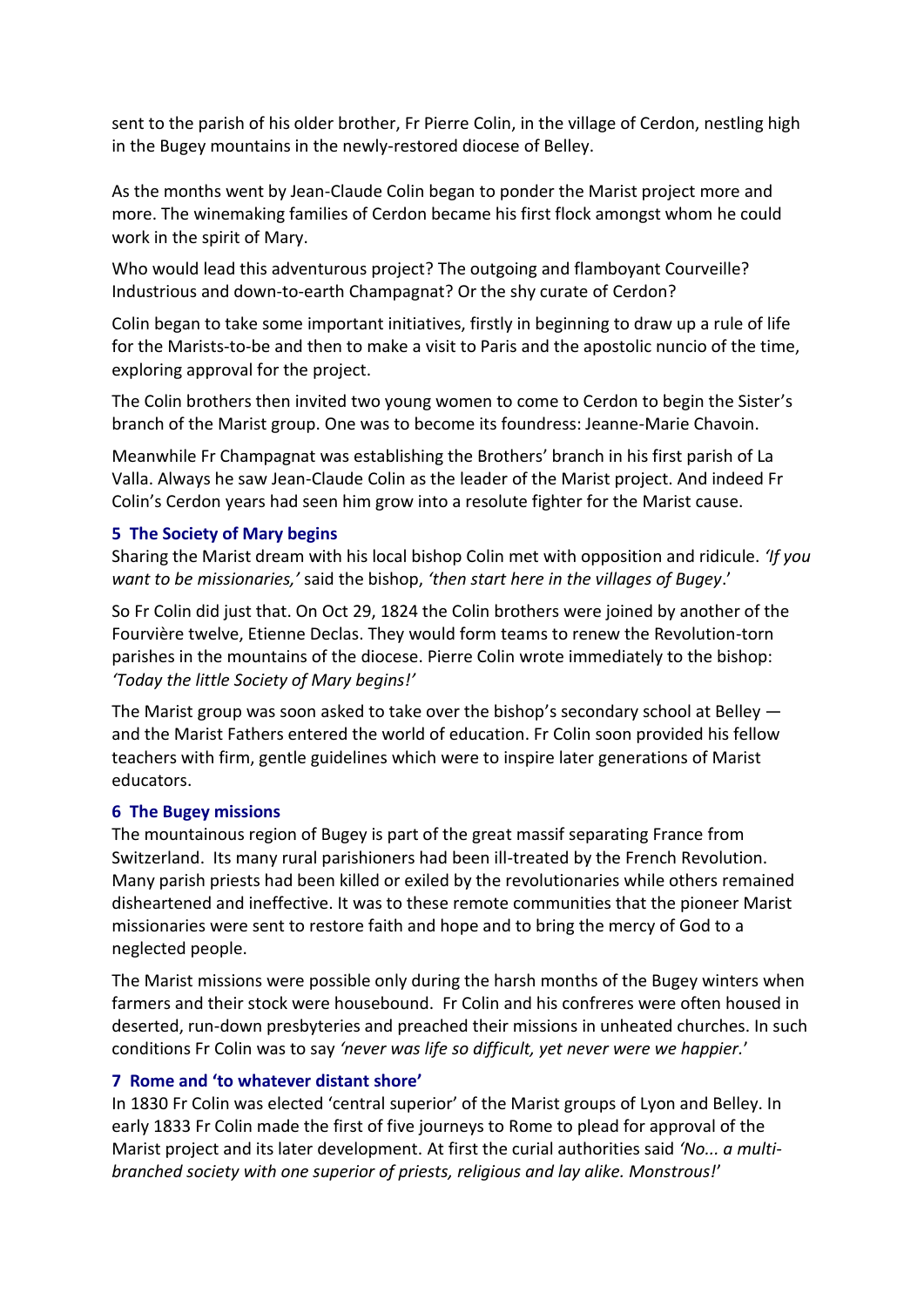In 1836, the opportunity came. The mission-minded Pope Gregory XVI was looking for missionaries for the south-west Pacific. Eventually the Marists were considered. As for Jean-Claude Colin he said simply, *'We will do the work of Mary on whatever distant shore'.* And the priests' branch of the Society of Mary was approved.

#### **8 The first professions** – **and the Pacific missions**

The first professions of the priests and brothers of the Society of Mary took place in the chapel of La Capucinière, by now the residence of the Belley Marists. Reluctantly Fr Colin agreed to become the first superior-general of the new Marist institute.

Immediately he set about preparing the pioneer mission band for Oceania. It would be led by Bishop Pompallier, newly-consecrated vicar apostolic of Western Oceania. Amongst the small but enthusiastic band of missionaries was the gentle Fr Peter Chanel, soon to become the first martyr of the Pacific**.**

#### **9 The Society of Mary grows**

In subsequent years Jean-Claude Colin led the Society of Mary through years of extraordinary growth both in France and Oceania.

Many bishops were calling for Marist schools in their dioceses. The demand for more missionaries in the Pacific never stopped. Vocations to the infant apostolic group blossomed as Marists were to be found in an increasing number of ministries, especially amongst the young.

In the midst of this growth was the person of Jean-Claude Colin, founder and father of Marists near and far.

And whilst his dream of a family with several branches was never approved by the Holy See, each branch soon received the Church's recognition: the Marist Brothers under Fr Champagnat's leadership and the Marist Sisters with Jeanne-Marie Chavoin.

Marist lay groups were already emerging and later decades would see the appearance of a new branch: the Missionary Sisters of the Society Mary.

#### **10 La Neylière years**

In 1854 Fr Colin succeeded in a long ambition of shedding the leadership of the Society of Mary. Now he could retire to do the work of perfecting the Marist rule and constitutions while others would take over the administration of his little society.

He moved to the rural retreat of La Neylière to do this work, emerging from time to time to take part in chapters and retreats where he never failed to inspire the Marists of the day. The constitutions he had so long labored over were accepted by the general chapter of 1872.

Jean-Claude Colin died at La Neylière on Nov 15, 1875 at the age of 85.

Today his giant strides for the beloved Society of Mary inspire young people of the world - and the Marists of today -- to continue the work of Mary: simply, generously and in her gentle spirit.